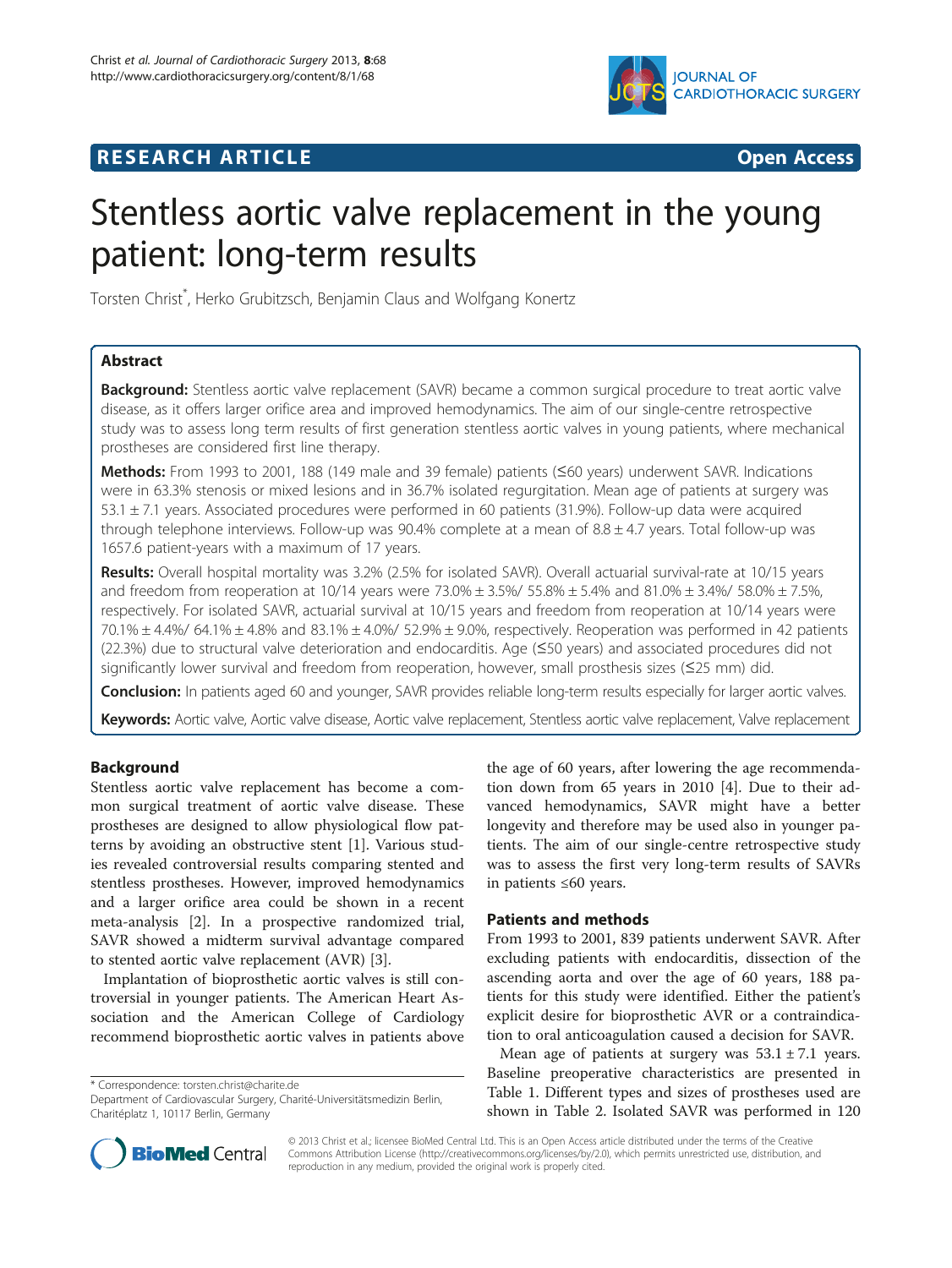<span id="page-1-0"></span>

|  |  | <b>Table 1 Baseline characteristics</b> |
|--|--|-----------------------------------------|
|--|--|-----------------------------------------|

| Characteristic                 | <b>Number</b>     | Percent |  |
|--------------------------------|-------------------|---------|--|
| Number of patients<br>Mean age | 188<br>53.1 years |         |  |
| Mean standard error            | 7.1 years         |         |  |
| Range                          | $24 - 60$         |         |  |
| Sex                            |                   |         |  |
| Male                           | 149               | 79.3%   |  |
| Female                         | 39                | 20.7%   |  |
| Age                            |                   |         |  |
| $> 50$ years                   | 145               | 77.1%   |  |
| $\leq 50$ years                | 43                | 22.8%   |  |
| Left ventricular function      |                   |         |  |
| Normal                         | 109               | 58%     |  |
| Moderately impaired            | 58                | 30.8%   |  |
| Profoundly impaired            | 21                | 11.2%   |  |
| Aortic valve lesion            |                   |         |  |
| Stenosis                       | 62                | 33.0%   |  |
| Insufficiency                  | 69                | 36.7%   |  |
| Mixed lesion                   | 57                | 30.3%   |  |
| Timing of operation            |                   |         |  |
| Elective                       | 185               | 98.4%   |  |
| Urgent/emergency               | 3                 | 1.6%    |  |
| Ascending aortic aneurysm      | 21                | 11.2%   |  |
| Coronary artery disease        | 18                | 9.6%    |  |

patients. Associated procedures were performed in 68 patients (36.2%) and are presented together with operative data in Table 2.

Follow-up data were acquired through telephone interviews. Follow-up was 90.4% complete at a mean of  $8.8 \pm 4.7$  years. 21 patients were lost to follow-up. Total follow-up was 1657.5 patient-years with a maximum of 17.0 years. Data collection and statistical analyses were done according to the current guidelines for reporting mortality and morbidity after cardiac valve interventions [[5\]](#page-6-0). The study was approved by the local Ethics Committee (Ethikkommission der medizinischen Fakultät der Charité - Universitätsmedizin Berlin).

#### Statistical analysis

All data were analyzed with PASW Statistics version 18.0.0 (SPSS Inc., Chicago, Illinois). Descriptive statistics are reported as the mean ± standard deviation for continuous variables and as frequencies and percentages for categorical variables, unless otherwise noted. Survival and time-to-event analyses were performed using Kaplan-Meier actuarial methods. Age-stratified curve comparisons were performed using the log-rank test. All p values were two-sided. In addition, proportional-

# Table 2 Operative data

| Procedure                       | Number       | Percent |  |
|---------------------------------|--------------|---------|--|
| <b>Isolated SAVR</b>            | 128          | 68.1%   |  |
| $SAVR + other$                  | 60           | 31.9%   |  |
| AscAo                           | 21           | 11.2%   |  |
| <b>MVR</b>                      | 16           | 8.5%    |  |
| CABG                            | 13           | 6.9%    |  |
| $CABG + other$                  | 5            | 2.6%    |  |
| Myectomie                       | 3            | 1.6%    |  |
| Closure of VSD                  | $\mathbf{1}$ | 0.5%    |  |
| Passive Cardiomyoplasty*        | 1            | 0.5%    |  |
| Surgical approach               |              |         |  |
| Median sternotomy               | 182          | 96.8%   |  |
| Upper ministernotomy            | 6            | 3.2%    |  |
| Implanted valves                |              |         |  |
| Edwards Prima-Plus <sup>®</sup> | 120          | 63.8%   |  |
| SJM Toronto-SPV®                | 50           | 26.6%   |  |
| Medtronik FreeStyle®            | 10           | 5.3%    |  |
| Vascutec Elan <sup>®</sup>      | 7            | 3.7%    |  |
| Shelhigh-stentless <sup>®</sup> | 1            | 0.5%    |  |
| Implanted valve sizes           |              |         |  |
| $23 \, \text{mm}$               | 3            | 1.6%    |  |
| $25 \text{ mm}$                 | 35           | 18.6%   |  |
| $27 \text{ mm}$                 | 79           | 42.0%   |  |
| 29 mm                           | 71           | 37.8%   |  |

AscAo = Replacement of ascending aorta; VSD = ventrical septal defect;  $CABG =$  coronary artery bypass grafting:  $MVR =$  mitral valve repair/ replacement;

 $* =$  ACORN $^{\circledR}$  Cardiac Support Device.

hazard models were used to investigate the following variables as risk factors for survival and freedom from reoperation: gender, age, left ventricular ejection fraction, aortic valve lesion, associated procedures, SAVRdiameter. Left ventricular ejection fraction was assessed by semi-quantitative definitions (normal, moderately impaired, profoundly impaired) due to bias because of the long period of follow-up (involving various physicians and different cardiovascular ultrasound systems). Statistical significance was set at a p value of less than 0.05. Preoperative only very few patients showed impaired renal function, diabetes, and essential hypertension (probably due to the low age of the patients) and consequently these characteristics were not entered as covariates in the analysis.

Age- and gender-matched survival estimates from the general German population were obtained from the Human Lifetable Database [[6\]](#page-6-0). Age- and gender-specific conditional probabilities of surviving a 1-year age interval were used to create an age- and gender-matched patient sample. The survival line depicted in the figure comparing the general population with our study cohort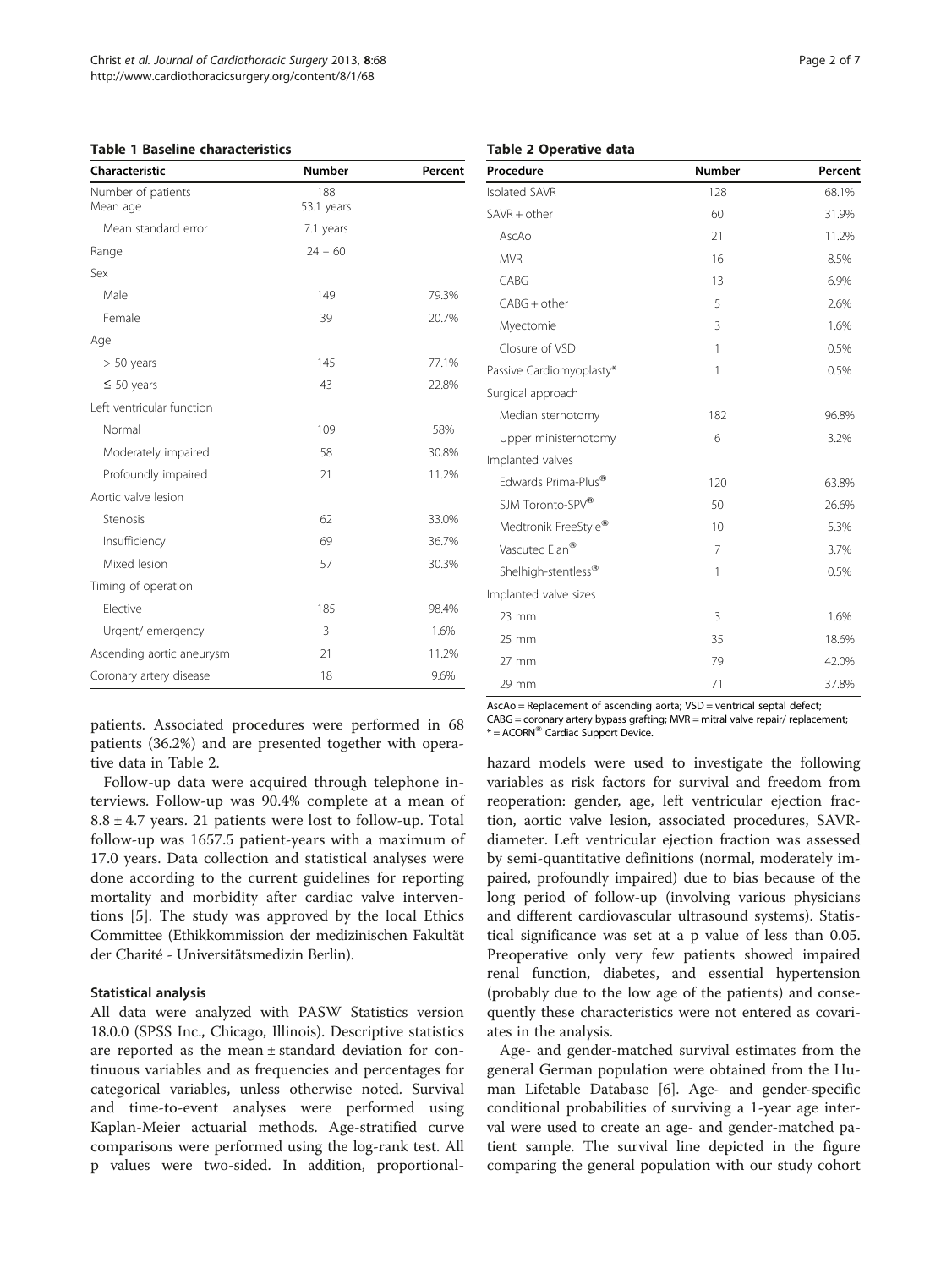represents these averaged conditional probabilities of survival.

#### Results

#### Hospital mortality

Overall hospital mortality was  $3.2\%$  (n = 6). Causes for hospital mortality were left ventricular failure  $(n = 3)$ , right ventricular failure  $(n = 1)$ , electromechanical dissociation  $(n = 1)$  and multi organ failure  $(n = 1)$ . For isolated SAVR hospital mortality was  $2.5\%$  (n = 3).

#### Patient survival

Overall actuarial survival at 10 and 15 years were 73.0% ± 3.5% and 55.8% ± 5.4%, respectively. For isolated SAVR actuarial survival at 10 and 15 years were  $70.1\% \pm 4.4\%$ and  $64.1\% \pm 4.8\%$ . During follow-up 61 patients died. Linearized mortality rate is 3.6%/ year for overall SAVR and 3.4%/year for isolated SAVR. Clinical follow-up of the patients with the originally implanted valve still in place showed only 1 patient in NYHA stadium III and no patient in NYHA stadium IV.

Univariate statistical analyses revealed no significant survival difference between isolated SAVR and combined procedures. Neither patients aged ≥50 years and patients aged <50 years, nor patients with isolated insufficiency as indication for operation and those with a stenotic valve lesion showed a significant difference in comparison. Additionally also the different models of SAVR did not influence survival.

Various other factors had a significant impact on survival in univariate statistical analysis. Impaired left ventricular function (left ventricular ejection fraction  $\leq 50\%$ ) significantly lowered survival. Patients with impaired left ventricular function showed an actuarial survival-rate at 10 and 15 years of  $61.2\% \pm 5.7\% / 40.6\% \pm 8.1\%$  (Figure 1), respectively. Besides this, patients with larger prosthesis sizes  $(\geq 27 \text{ mm})$  compared with small prosthesis sizes ( $\leq 25 \text{ mm}$ ) showed a significant survival benefit (Figure 1).

The multivariate proportional-hazard model supports left ventricular function and prosthesis size to be independent risk factors. Additional independent risk factors were age and isolated insufficiency of the aortic valve. (Table [3\)](#page-3-0).

#### Freedom from reoperation

Reoperation was performed in 42 patients (22.3%). Causes were structural valve deterioration (83.3%) and endocarditis (16.7%). Structural valve deterioration caused in most cases (85.7%) insufficiency and in 14.3% stenosis.

Overall freedom from reoperation at 10 and 14 years was  $81.0\% \pm 3.4\%$  and  $58.0\% \pm 7.5\%$ , respectively. For isolated SAVR freedom from reoperation at 10 and 14 years was  $83.1\% \pm 4.0\%$  and  $52.9\% \pm 9.0\%$ , respectively. Linearized reoperation rate is 2.8%/year.

No significant statistical difference was found between isolated SAVR and combined procedures. Additionally also the different models of SAVR did not significantly influence freedom from reoperation.

Noteworthy, in univariate statistical analysis only small prosthesis size  $(\leq 25$  mm) significantly lowered freedom

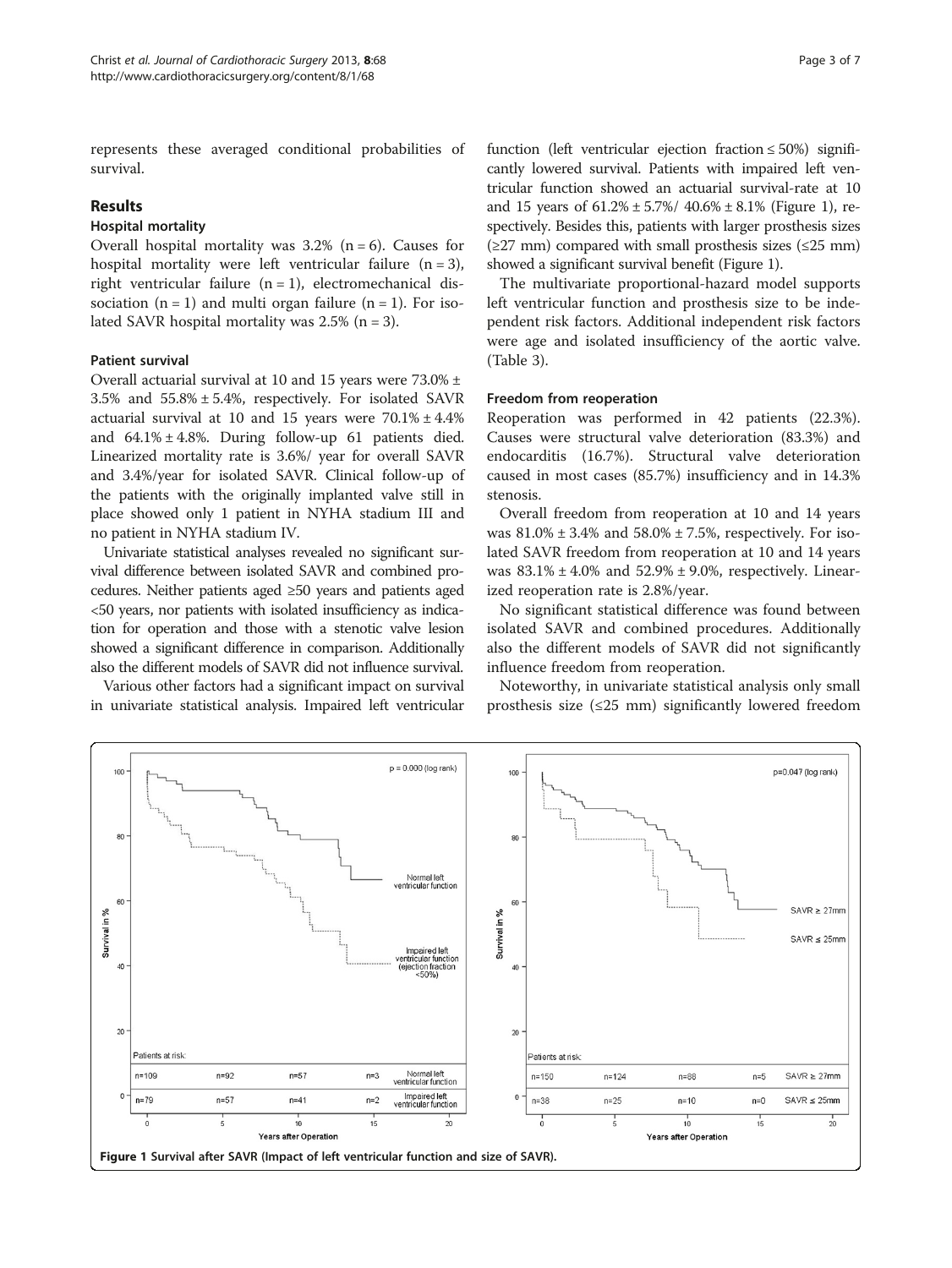# <span id="page-3-0"></span>Table 3 Risk factors for mortality and reoperation

| $1.44919$ $\sigma$ . $1.1911$ . $1.4919$ . $\sigma$ . $\sigma$ . $1.1911$ $\sigma$ . $1.919$ . $1.919$ . $1.919$ . $1.919$ . $1.919$ . $1.919$ . $1.919$ . $1.919$ . $1.919$ . $1.919$ . $1.919$ . $1.919$ . $1.919$ . $1.919$ . $1.919$ . $1$ |      |               |              |               |               |                             |  |  |  |  |
|------------------------------------------------------------------------------------------------------------------------------------------------------------------------------------------------------------------------------------------------|------|---------------|--------------|---------------|---------------|-----------------------------|--|--|--|--|
|                                                                                                                                                                                                                                                |      | Survival      | Significance | Freedom<br>ΗR | from<br>СI    | Reoperation<br>Significance |  |  |  |  |
| Characteristic                                                                                                                                                                                                                                 | HR   | C I           |              |               |               |                             |  |  |  |  |
| Age (≤50)                                                                                                                                                                                                                                      | 2.55 | 1.13-5.75     | 0.02         | 0.98          | $0.45 - 2.11$ | 0.96                        |  |  |  |  |
| Gender                                                                                                                                                                                                                                         | 1.21 | $0.57 - 2.64$ | 0.61         | 1.95          | $0.84 - 4.53$ | 0.12                        |  |  |  |  |
| Aortic valve lesion (stenosis vs. insufficiency)                                                                                                                                                                                               | 0.55 | $0.31 - 0.95$ | 0.03         | 0.74          | $0.35 - 1.57$ | 0.44                        |  |  |  |  |
| Left ventricular function (normal vs. impaired)                                                                                                                                                                                                | 0.39 | $0.22 - 0.68$ | 0.01         | 1.08          | $0.55 - 2.15$ | 0.05                        |  |  |  |  |
|                                                                                                                                                                                                                                                |      |               |              |               |               |                             |  |  |  |  |

Associated procedures **0.94** 0.52-1.70 0.83 0.54 0.23-1.25 0.15 SAVR Diameter (≤25 mm vs. >25 mm) 2.15 1.13-4.09 0.02 3.53 1.57-7.92 0.02

 $CI =$  Confidence Interval,  $HR =$  Hazard ratio.

from reoperation, whereas age (≤50 years), aortic valve lesion and combined procedures had no significant influence (Figure 2).

The multivariate proportional-hazard model also revealed only prosthesis size as an independent risk factor (Table 3).

# Discussion

Nonrandomized and randomized clinical trials show evidence that SAVR provides better hemodynamic performance than stented AVR [[1,2,7\]](#page-6-0). This advantage could reduce operative mortality, particularly in those with impaired left ventricular function. Late mortality could be decreased by better left ventricular wall mass regression and performance [\[2](#page-6-0),[8\]](#page-6-0).

To compare this study to others is challenging. Most other trials deal with cohorts of patients with far older age. Besides this, our cohort showed a high percentage

(42%) of patients with impaired left ventricular function (Table [1](#page-1-0)) with the inherent risk of premature death. Isolated insufficiency as cause of AVR is well presented in our cohort. Inferior early and long term survival has been shown for those patients, especially in younger age [\[9,10](#page-6-0)].

In 2010, McClure et al. published a late follow up after implantation of Carpentier-Edwards pericardial AVR. Overall actuarial survival at 10 and 15 years for patients less than 65 years of age was 71.5% and 43.7% [[11\]](#page-6-0). The study population underwent more combined procedures and had fewer patients with impaired left ventricular function and insufficiency as cause of operation. Assuming the cohort had the same mean age as ours (no mean age was published) we see a more than 10% better survival rate after SAVR in our cohort.

Valfré et al. published a 25 year follow up of the Hancock II porcine valve. Their patient cohort had less

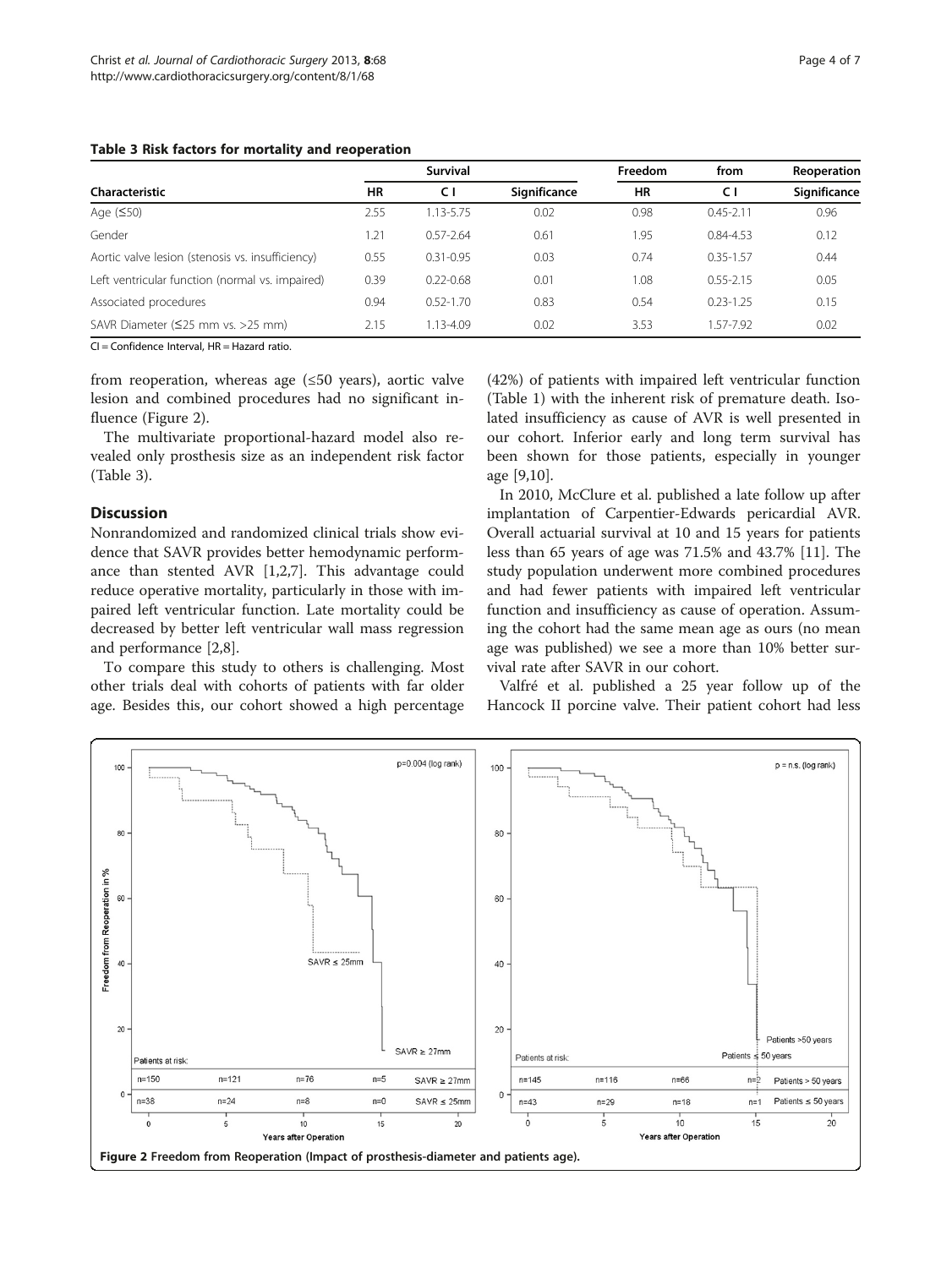comorbidities and received less combined procedures. Patients under 60 years showed a 10/15 year survival of 69.4/60.0% [[12\]](#page-6-0). Because no mean age of study population was given, one can only assume comparable long term results.

Ruel et al. described a survival at 10 and 15 years of 82% and 70% in patients with a mean age of 47.6 years [[13\]](#page-6-0). They had fewer patients with impaired left ventricular function and less combined procedures. With a 5.5 years older study cohort (in general population this equals a decline in 15 year survival of around 8%) our data suggest comparable long term results.

The only randomized prospective trial dealing with patients of almost the same mean age as ours, published by Oxenham et al., compares Bjork-Shiley mechanical valves with porcine AVR. A 10 year survival of 65.7% for isolated AVR in this cohort is well below our survival rate [[14](#page-6-0)]. One has, however, to consider that those operations were performed in the 1970s.

Several randomized trials showed no significant survival difference between mechanical AVR and bioprosthetic AVR [[14,15](#page-6-0)]. However, Ruel et al. showed a (nonsignificant) tendency of better survival towards bioprostheses of around 13% at a 20 year follow-up and of around 10% at 25 year follow-up [\[13\]](#page-6-0). Above that, they also found a significant difference in freedom from death after 20 years, attributable to ischemic or hemorrhagic stroke, with  $97.9 \pm 1.2\%$  in tissue AVR patients and  $83.9 \pm 4.9\%$  in mechanical AVR patients [\[13\]](#page-6-0). Despite lifelong need for anticoagulation treatment and elevated risk of bleeding [[14](#page-6-0)], the risk of thrombembolic complications ranges between 0.7%-3.0%, depending on valve type and other risk factors [\[16\]](#page-6-0).

The above mentioned problems in comparing different study cohorts also compromise the comparison to ageand gender-matched survival estimates from the German general population. To create a comparable cohort, only patients with isolated AVR and normal left ventricular function were analyzed, whereas patients with isolated aortic valve regurgitation as cause of operation were excluded because of the above mentioned impaired survival [\[9,10\]](#page-6-0). For the above described cohort a survival rate comparable to the general population was seen (Figure [3\)](#page-5-0). One has to take into consideration that reported mortality rates of younger patients after AVR are higher than in the general population, while older patients reach the same survival rate as the general population [[17\]](#page-6-0).

Patients with impaired left ventricular function are especially demanding to compare. Survival in this cohort is substantially reduced. At  $14.43 \pm 0.54$  years (median time of reoperation observed in this study), survival is at  $40.6\% \pm 8.1\%$ . After SAVR several authors reported a greater improvement of left ventricular function [[8\]](#page-6-0) and a resulting survival benefit [[18\]](#page-6-0), so that SAVR should be preferred in patients with impaired left ventricular function.

Because small SAVRs (≤25 mm) were associated with inferior survival in our study cohort, patient-prostheses mismatch (PPM) has to be discussed in this context. The concept of PPM was originally introduced by Rahimtoola [[19](#page-6-0)] and describes an effective prosthetic valve area, which is smaller than that of a normal valve, usually defined as effective valve orifice area indexed per body surface (EOAI) smaller than  $0.85 \text{ cm}^2/\text{m}^2$ . PPM is not to be expected in larger valve sizes. But smaller valve sizes, especially stented bioprostheses smaller than 25 mm, can be associated with PPM. SAVRs usually fit much more into patients native aortic root compared with stented bioprostheses and offer larger orifice areas due to their stentless construction. Therefore, PPM should not occur in stentless bioprostheses and in a variety of studies EOAI identified no mismatch [[20\]](#page-6-0). Similarly, no case of PPM could be identified in our cohort. Nonetheless, small sizes of SAVRs were related to lower survival. Potentially, there are other factors involved, e.g. the higher reoperation rate in patients with small SAVR could lower patients survival or there could be a direct impact of the lower valve orifice area on survival. But for such conclusion our study population (only 20.2% of the patients received SAVRs ≤25 mm) is not large enough and further studies are necessary.

Bioprosthetic AVR showed a time-dependent, decreased longevity, caused by structural valve deterioration [\[3](#page-6-0)]. This finally results in a rising need of reoperation. In 2006 the American Heart Association and the American College of Cardiology recommended the use of bioprosthetic aortic valve replacements in patients above the age of 65 years (depending on various other risk factors) [[21](#page-6-0)]. An update in 2010 lowered the age to 60 years [[4](#page-6-0)]. Banbury et al. showed that smaller sizes of bioprostheses have a tendency to lower durability [\[22\]](#page-6-0). Due to larger orifice area and less stress on the cusps of SAVR, their durability has been expected to be better than stented AVR. Study results comparing SAVR and stented AVR are controversial in terms of durability. Undoubtedly, the durability of the prostheses decreases along with decreasing age of patients [[3\]](#page-6-0). Thus, the special dependence on the mean age of the study cohort complicates the comparison of studies. Besides this, most studies dealing with stented AVR only describe freedom from reoperation due to structural valve deterioration. In case of SAVR, with the importance of the surgical implantation itself for the function of the valve, overall freedom from reoperation is much more relevant in this study.

Welke et al. published a study on the Carpentier-Edwards pericardial AVR, where 58% freedom from explantation after 10 years was given for patients of 21 to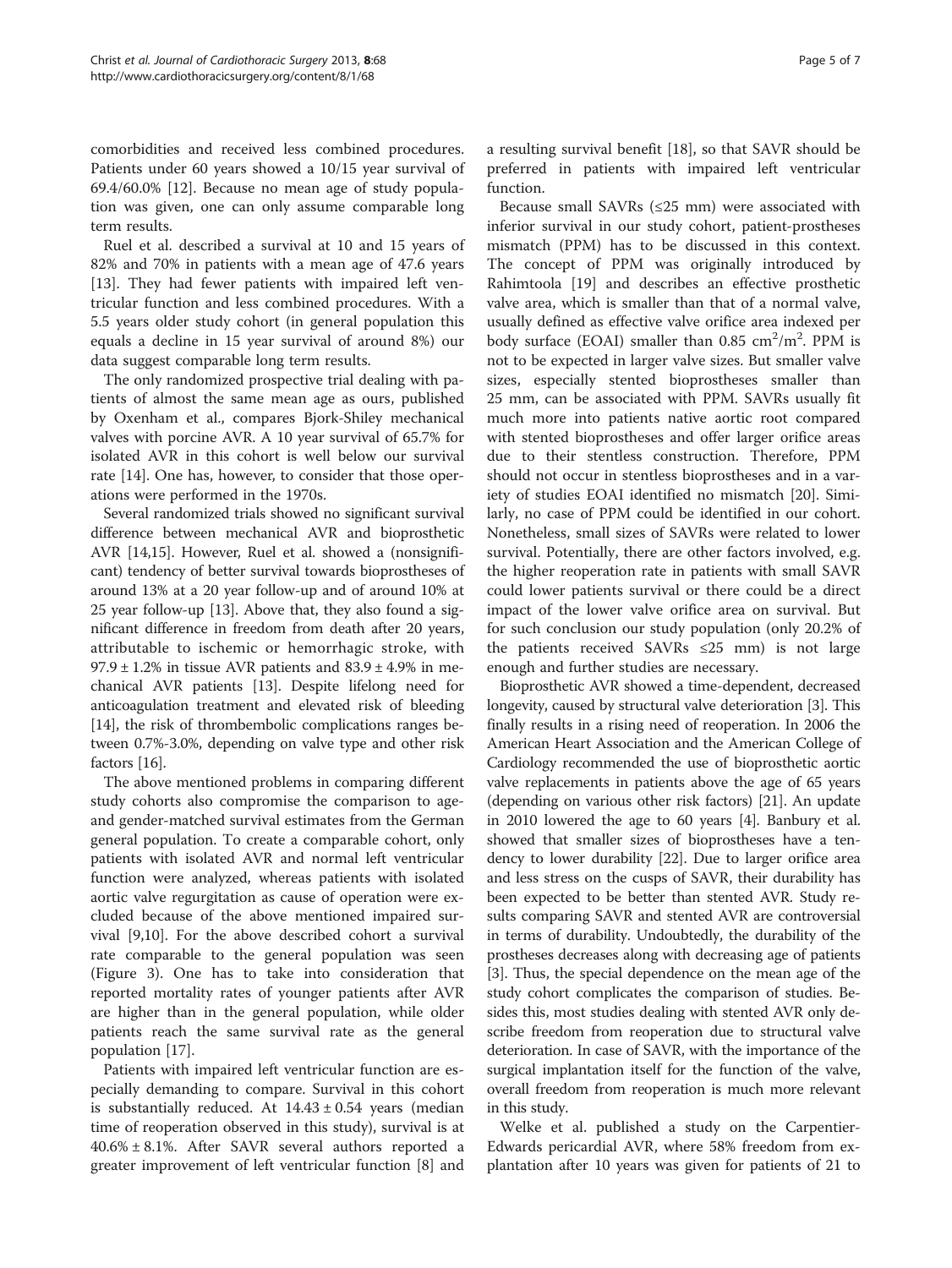<span id="page-5-0"></span>

49 years of age, and of 68% for patients of 50 to 64 years of age [\[17](#page-6-0)]. For the same prostheses, age-stratified freedom from reoperation due to structural valve deterioration after 14 years in patients ≤65 years of age was around 35% [\[11](#page-6-0)]. After adding endocarditis and nonstructural valve deterioration this rate may even be worse.

For the Hancock II AVR, Valfré et al. described a freedom from reoperation rate of 62.6% in a small cohort of patients ≤60 years (n = 50) at 15 years [\[12](#page-6-0)]. Rizzioli et al. published a 15 year freedom from reoperation rate of 55.8% for patients ≤60 years [[23\]](#page-6-0). However, in both publications no mean age for the cohort is given.

Ruel et al. described a median time to reoperation of 10.2 years after implantation of stented AVR in a patient cohort with a mean age of 47.6 years [\[13](#page-6-0)]. Our patients had a mean age of  $53.1 \pm 7.1$  years and the median time to reoperation was  $14.43 \pm 0.54$  years.

Mechanical AVR showed lower reoperation rates. The Veterans Affairs Randomized Trial, for example, reports a reoperation-rate after mechanical AVR of 10% after 15 years [\[15](#page-6-0)]. However, this advantage is accompanied by the above mentioned problems [\[13](#page-6-0)].

The pulmonary autograft procedure was introduced by Ross in 1967 for young patients with aortic valve disease [[24\]](#page-6-0). The operation is connected with concerns regarding late autograft competence and the consequences of creating pulmonary valve disease. However, long term results are promising [\[11,25](#page-6-0)]. Chambers et al. published data for the pulmonary autograft procedure. They reported a survival rate of the hospital survivors of 61%, freedom from autograft replacement of 75%, and

freedom from replacement of pulmonary position homografts of 80% 20 years after operation [\[11](#page-6-0)]. However, one has to keep in mind that the mean age in this cohort was 32 years and the procedures were done between 1967 and 1984.

In recent years a rapid progression of percutaneous AVR can be seen. In Germany, 23.9% of isolated AVR was performed catheter-based in 2010 [\[26\]](#page-6-0). If long-term results are promising and this development persists we can assume that various reoperations can be performed catheterbased. This, however, is only possible after biological AVR.

#### Limitations

The retrospective nature of this study design can lead to an underestimation of complication rates (endocarditis, thrombembolic events and bleeding etc.). Because it is likely that some events would not be captured, either because of patients´ misinterpretation of our questions or recall bias, some data were not surveyed. Also, NYHA functional class is subjective. Underestimation of symptom severity may lead to overestimation of potential clinical benefit in the statistical analysis. That is why these data were not analyzed. The different types of SAVR used in the researched cohort and pooling of the clinical results may have influenced the valve-related outcomes, even though the type of SAVR did not appear to be of statistical relevance.

Despite these limitations one has to consider the fact that a controlled randomized trial in young patients involving stentless, stented and mechanical AVR is ethically very difficult to perform, if not impossible.